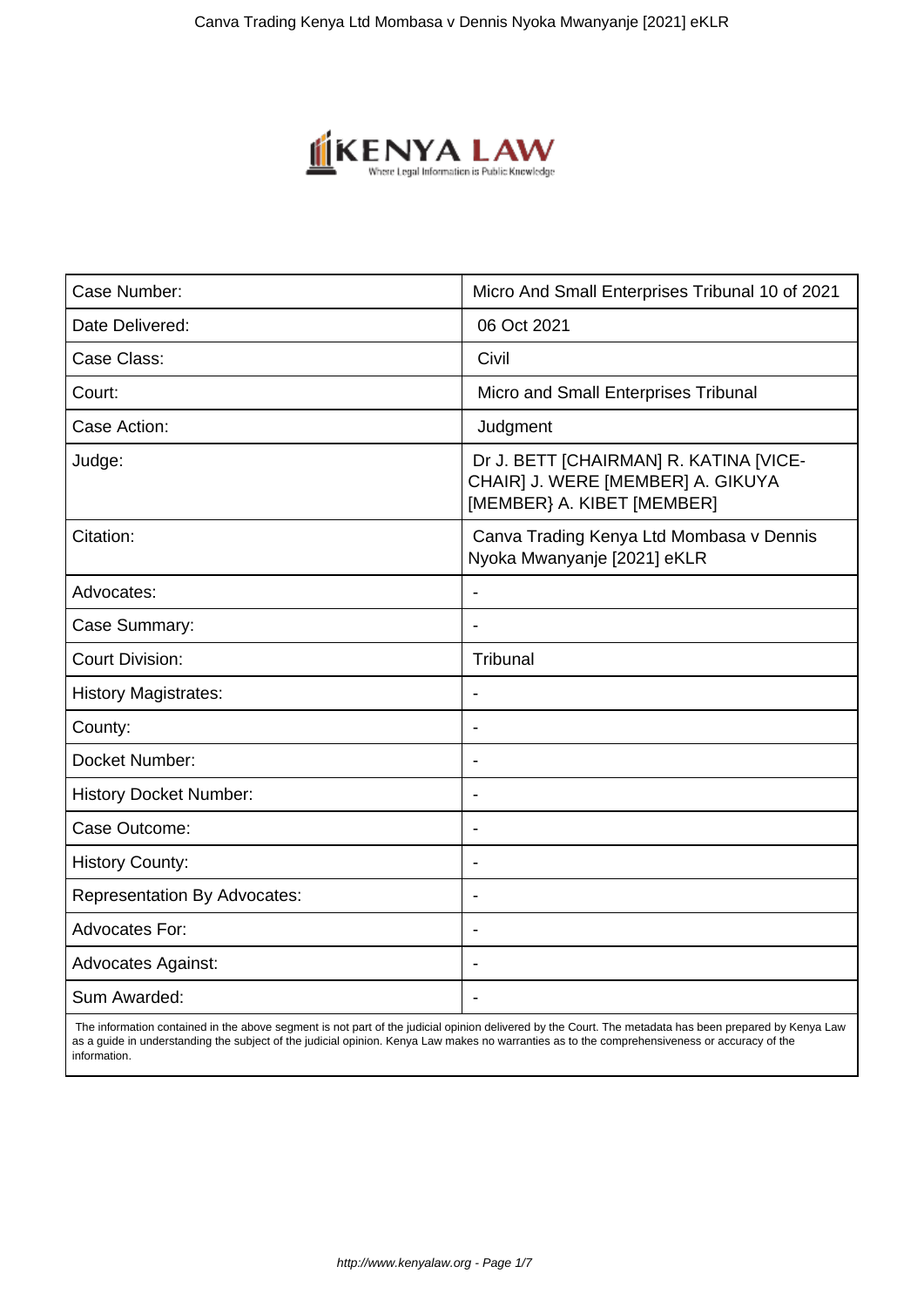# **REPUBLIC OF KENYA**

# **IN THE MICRO AND SMALL ENTERPRISES TRIBUNAL**

# **MSET MOMBASA No. 10 OF 2021**

# **CANVA TRADING KENYA LTD MOMBASA………...………CLAIMANT**

# **VERSUS**

# **DENNIS NYOKA MWANYANJE….………….……….……RESPONDENT**

# **JUDGEMENT**

# **INTRODUCTION**

**1.** This claim dated 4<sup>th</sup> May 2021, was filed under Certificate of Urgency at the Tribunal's registry in Mombasa Law courts. The Claimant, Canva Trading Kenya Limited Mombasa was represented by the Managing Director Ms Eunice Okal who described the Claimant as "a small & micro finance giving soft loans to small business to buy motorbikes for riders on hire purchase. The claim was for recovery of Ksh 76,000/= being the accumulated amount of loan, accrued interest and penalties, incurred by the Respondent who borrowed Ksh20,000/= and failed to re-pay.

**2.** The respondent is referred to as a businessman hailing from Mombasa CBD.

**3.** The Cause was mentioned on 11<sup>th</sup> June 2021 when the Claimant confirmed that the Respondent was served with the claim and supporting documents on  $15<sup>th</sup>$  May 2021. The affidavit of service was filed accordingly. The Respondent was however not present during the mention. The Cause was slated for hearing on  $1<sup>st</sup>$  July 2021 physically at Mombasa Law courts.

**4.** The cause did not proceed on 1<sup>st</sup>July 2021 as neither the respondent nor her representative attended thecourt, thematter was however slated for mention on 13<sup>th</sup> July 2021 where compliance of orders was confirmed and hearing date was fixed on 3<sup>rd</sup> September 2021. The hearing of the Cause however did not take off due to the absence of the Respondent. When contacted, the Respondent cited network challenges. The Tribunal granted the final adjournment as the parties agreed that the cause be heard on 10<sup>th</sup> September 2021.

5. The Respondent did not file any Response nor appeared during the hearing. The matter had to proceed by way of formal proof as Tribunal was convinced that it was proper in the circumstances to allow the matter to proceed since the claimant had sufficiently demonstrated to the Tribunal that she had made every effort to duly serve the Respondent to make him aware of the existence of the Claim as well as the hearing notice and date.

# **THE CLAIMANT'S CASE**

6. The Claimant avers that the Respondent applied for a soft loan of **Ksh20,000/=**from the Claimant, the **Canva Trading Kenya** Ltd which was approved and disbursed on 20<sup>th</sup> February 2020. The Respondent was to repay by 20<sup>th</sup> March 2020.

7. In addition, the Claimant avers that the loan was disbursed to the Respondent subject to a charge of 20% interest per month. Further, that as at the time of filing this claim the Respondent had not repaid the loan as per the payment schedule, thus attracting interest and penalties to a tune of **Ksh 76,000/=.**

8. She finally submitted that the Claimant is entitled to costs of this Cause as it had incurred more expenses while trying to locate the Respondent to serve him with the claim.

# **ISSUES FOR DETERMINATION**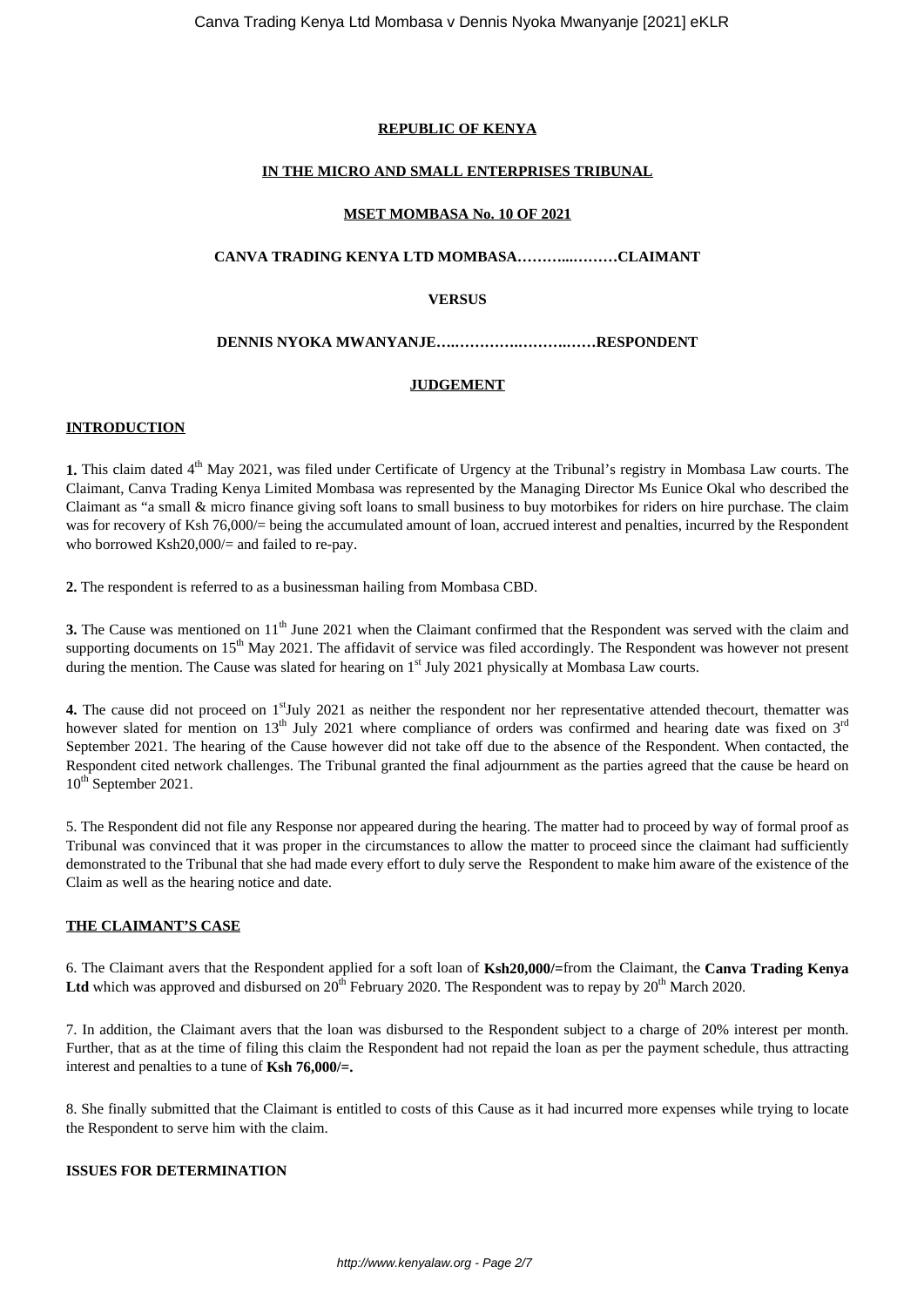9. Arising from the claim and the oral evidence at the formal proof hearing, the following issues presented themselves for the determination by this Tribunal;

a) Whether the Respondent was served with the claim.

b) Whether the Respondent obtained a loan of Ksh. 20,000/= from the Claimant.

c) Whether the **20%** interest charged by the Claimant on the borrowed amount of **Ksh20,000/=** was justified.

d) Whether the Claimant Canva Trading Kenya Limited-Mombasa was entitled to demand as it did the **Ksh76,000/=** being the principal sum, accrued interests and penalties charged on the borrowed principal sum of **Ksh20,000/=.**

e) Who bears the cost of this claim"

# **DETERMINATION AND FINAL ORDERS**

#### **The right to be heard**

10. The first issue is whether the Respondent was granted the right to be heard. The Tribunal grappled with this issue as it is a Constitutional right for the Respondent to be accorded the right to be heard.

11. The Tribunal notes that the Claim was served upon the Respondent. Further, the hearing notice was also served upon the Claimant. The Respondent however did not file the Response nor attended the hearing of the suit. No explanation was given for failure to file the Response. Further, no explanation was given for failure to attend the hearing of this suit by the Respondent or his Representative despite fixing a hearing date by mutual agreement.

12. The Tribunal heard from Ms Eunice that she had made numerous calls upon the Respondent. She told this tribunal how she sought the assistance of the guarantor to urge the Respondent to file the Response and to attend the court on diverse dates when called upon all in vain.

13. The Tribunal underscores the right to be heard as was held by the Supreme Court of India in *Sangram Singh v Election TribunalKoteh***1955 AIR 425**thus:-

*"[T]here must be ever present to the mind the fact that our laws of procedure are grounded on a principle of natural justice which requires that men should not be condemned unheard, that decisions should not be reached behind their backs, that proceedings that affect their lives and property should not continue in their absence and that they should not be precluded from participating in them. Of course, there must be exceptions and where they are clearly defined they must be given effect to. But taken by and large, and subject to that proviso, our laws of procedure should be construed, wherever that is reasonably possible, in the light of that principle."*

14. Every party in a case has a right to be heard and subsequently, that right should not be denied unless there are very good reasons for doing so. The Tribunal having considered the facts and prevailing circumstances set the suit for formal proof hearing on  $10<sup>th</sup>$ September 2021. The Tribunal was convinced that Respondent was served with the claim and was accorded reasonable time to file and serve the Response. It cannot therefore be said that the Respondent was denied the Constitutional right to be heard.

*15.* In allowing this suit to proceed to formal proof hearing, the Tribunal was also guided by the Constitutional principles of the right to be heard and the reasoning of the appellate court in *James Kanyiita Nderitu & Another [2016] eKLR*, where the Court of Appeal stated thus:

*"From the outset, it cannot be gainsaid that a distinction has always existed between a default judgement that is regularly entered and one which is irregularly entered. In a regular default judgement, the defendant will have been duly served with summons to enter appearance or to file defence, resulting in default judgment.*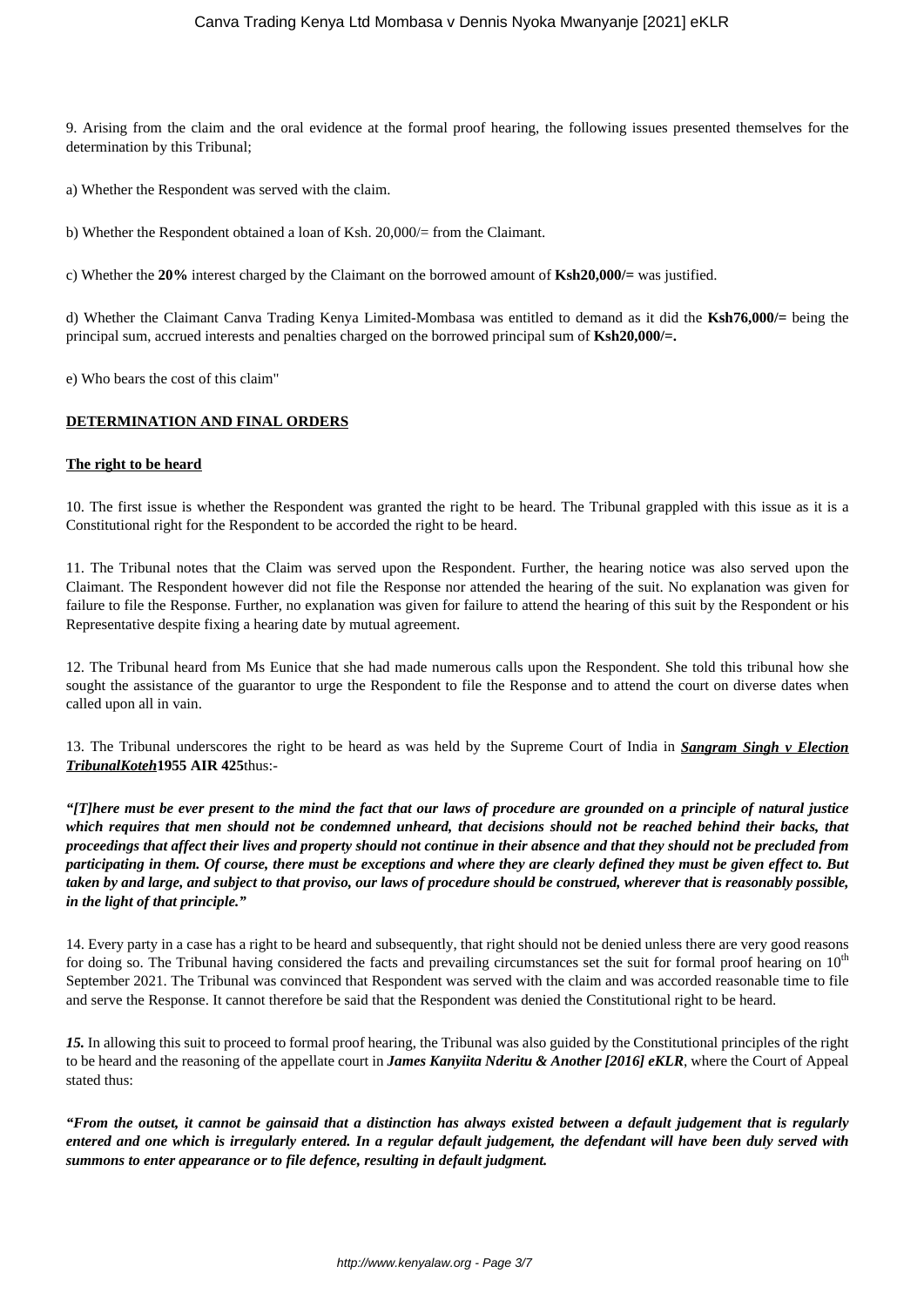**16.** This point is further emphasised by *Ojwang, J (as he then was) in Mungai –vs- Gachuhi and Another [2005] eKLR* c**ited** with approval in the case of **Signature Tours & Travel Limited -V- National Bank of Kenya Limited** [2017] eKLR **when he stated as follows:** 

"**a court decision stands as a final decision only when a proper hearing has taken place and the parties and those who ought to be enjoined as parties have been fully heard and their representations concluded, unless they elect to forgo the opportunity."**

17. The Tribunal is guided by the Constitutional principles of the right of a party to be heard while noting that this right should not create injustice and prejudice to others. Having found that there was proper service and that there was no justification for the failure to file the Response and attend the hearing of the suit, the Tribunal was convinced that it was proper and justifiable in the circumstances to allow the matter to proceed to formal proof on  $10^{th}$  Septemebr 2021.

### **Loan advanced**

18. As to whether the Respondent obtained a Ksh. 20,000/= loan from the Claimant, the Claimant relied on a loan agreement dated  $20<sup>th</sup>$  February 2020. The agreement was signed by the Respondent on  $20<sup>th</sup>$  February 2020. Other terms of the contract including the 20% interest rate payable per month were set out. The form was marked in red ink "*approved 20,000/= and disbursed 20,000/=*." No evidence was presented to the contrary. We therefore find that the Claimant granted the Respondent a loan facility of Ksh.  $20,000/=$ .

### **Interest charged**

19. The Tribunal while considering the claim herein and the Respondent's reply was concerned that the principal sum of Ksh.20,000/= advanced on 20<sup>th</sup> February 2020 had attracted interest and penalties to the tune of Ksh. 76,000/= in 14 months. In **Pius Kimaiyo Lagat v Co-operative Bank of Kenya Limited** [2017] eKLR, the Court of Appeal was confronted with a related challenge and ruled thus:

**"There is a perennial vexing nightmare for borrowers who take a relatively small loan from a lending institution, but few years down the line, the institution drops a bombshell of a demand for the immediate payment of a colossalsum, literally bankrupting the borrower, if not confining him/her to a hospital bed due to depression. The main bones of contention are invariably; uncertainty of lending terms and documentation, fluctuating rates of interest, penalty interest, default charges, interests on arrears, additional interest,commissions,bank charges,Bank statements or lack of them,among others which may or not have been part of the written contract"**

**20.** We have perused through the statement of claim, the attached application form which contains the loan agreement. The relevant part is paragraph 6 titled "LOAN AGREEMENT" with the following relevant clauses:

*a) "(1) In pursuance of the said agreement and in consideration of the promises of the agreement and of the loan application form duly filled by the borrower and whose details have been duly approved by the lender and annexed as a schedule hereto, the lender HEREBY ADVANCES the borrower the sum of Ksh. 20,000/= (hereinafter referred to as the loan amount receipt whereof hereby acknowledged.*

*b) (2) The loan amount is subject to interest being charged at a flat rate of 20% per month.* 

*c) (3) The borrower shall pay the loan amount together with the above charged cumulative sum of interest (both hereinafter referred to as the advanced sum payable) 24,000/= in equal monthly/fortnight/weekly instalments of Ksh 24,000/=.* 

*d) (8) I hereby authorise Canva Trading Ltd to deduct the fee from the loan request and disburse the balance."* 

21. The agreement was signed by Respondent on  $20<sup>th</sup>$  February 2020. It is believed the Respondent therefore received Ksh.  $20,000/=$ .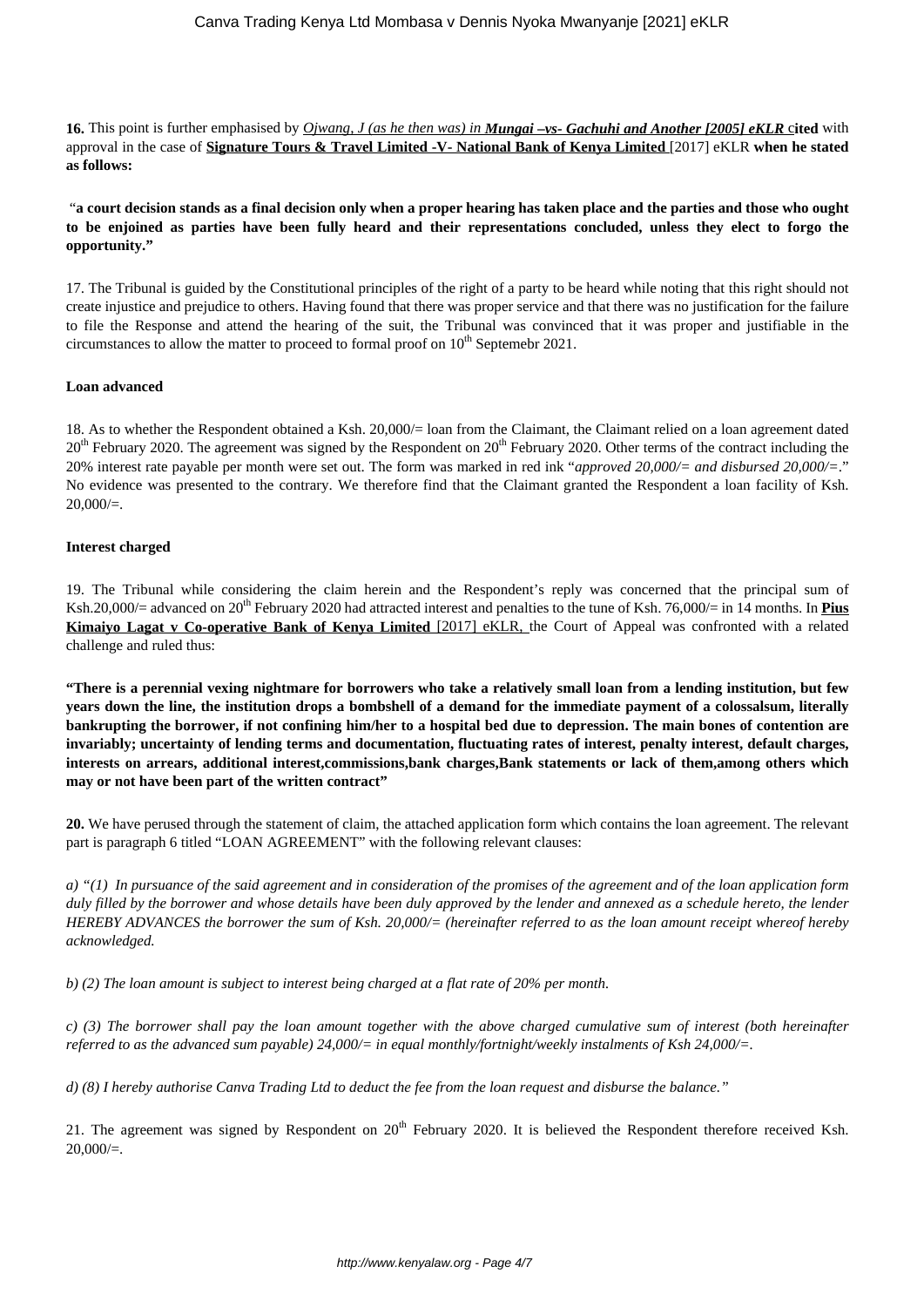22. Our reading of the agreement is that the Respondent was bound to pay **20%** interest on the loan per month. Clause 6 (3) provides for a loan period of one month. However, on the face of the Loan agreement and Loan application, we are unable to find the time limit of the defaulting party's' interest rate accrual. We also take note that the interest on the principal sum has increased exponentially and stood at Ksh. 76,000/= against the principal sum of Ksh. 20,000/= in 14 months.

23. The Tribunal notes that whereas it *is not for the court to rewrite a contract for the parties*, where a contract between parties is exploitative, courts have not been shy to interfere as held by the Court of Appeal in the case of **National Bank of Kenya Ltd Vs.Pipe plastic Sankolit (K)Ltd Civil Appeal No.95 of 1999.** The court held as follows:

# **"a court of law cannot rewrite a contract with regard to interest as parties are bound by the terms of their contract. Nevertheless, courts have never been shy to interfere with or refuse to enforce contracts which are unconscionable, unfair or oppressive due to procedural abuse...."**

24. We hold the view that whereas the parties are bound by their agreements and terms thereto, such terms should apply in accordance with the law and where it is determined to be unfair, unconscionable and oppressive, we should not hesitate to re-state the law so as to protect the interest of the parties and by extension advance the public interest.

25. We therefore find that the interest chargeable without clarity on time limit upon the determination that the loan is nonperforming is unmerited. In the case of **Danson Muriuki Kihara-v-Amos Kuthua Gatungo (2012) eKLR,** the court addressed a related issue thus:-

**"the plaintiff/appellant filed a claim for Ksh.40,000/=plus interest at 50% per month. The matter proceeded to full hearing and the learned trial magistrate entered judgement for Ksh 40,000/= plus cost and interests at court rates. Theappellant appealed against the Judgement on ground that the interest payable was reduced from 50% per month to court rates. The court held that the interest rate of 50% was unconscionableand upheld the decision of allowing interest at Court rates."**

26. Thus, clearly showing that the Court can interfere even where parties have agreed on a rate of interest as long as it is shown that the rate is illegal, unconscionable or oppressive. We therefore find that the parties were at liberty to agree on the interest rate chargeable for a determinable period of time and that once the loan is non performing, it shall be subject to the limitations set out under the *in duplum rule.* 

# **Amount due and interest payable**

27. As regards the third issue, the Tribunal was concerned by the finding that theRespondent's debt rose exponentially from the principal sum of **Ksh20,000/=** to the current **Ksh76,000/=**before this claim was filed.

28. It was apparent that the Claimant demanded more than 2 times the principal amount borrowed by the Respondent.

29. Therefore, in order to make a just determination of this issue, the Tribunal had to rely on the principles of lending by financial institutions drawn from Section 44A of the Banking Act which provides statutory application of the *Induplum rule.* For clarity, we cite the Court of Appeal in **Kenya Hotels Ltd Vs. Oriental Commercial Bank Ltd (Formerly Known as Delphis Bank Limited) (2019)** eKLR,which stated that the rule is to the effect that interest ceases to accumulate upon any amount of loan owing once the accrued interest equals the amount of loan advanced....''

30. It was observed by the Court of Appeal that the principle of *Induplum* has been applied by the courts with reasonable degree of consistency citing the following cases;

# **1) Lee G. MuthogaV.Habib Zurich Finance (K) Limited (2016)**

2) **Mwambeja Ranching Company limited & another V.Kenya National Capital Corporation (2019)eKLR**, just to cite a few where the In duplum rule has been invoked.

**31.** Similarly, in the most recent case, the Court of Appeal in **Housing Finance Company of Kenya Limited v**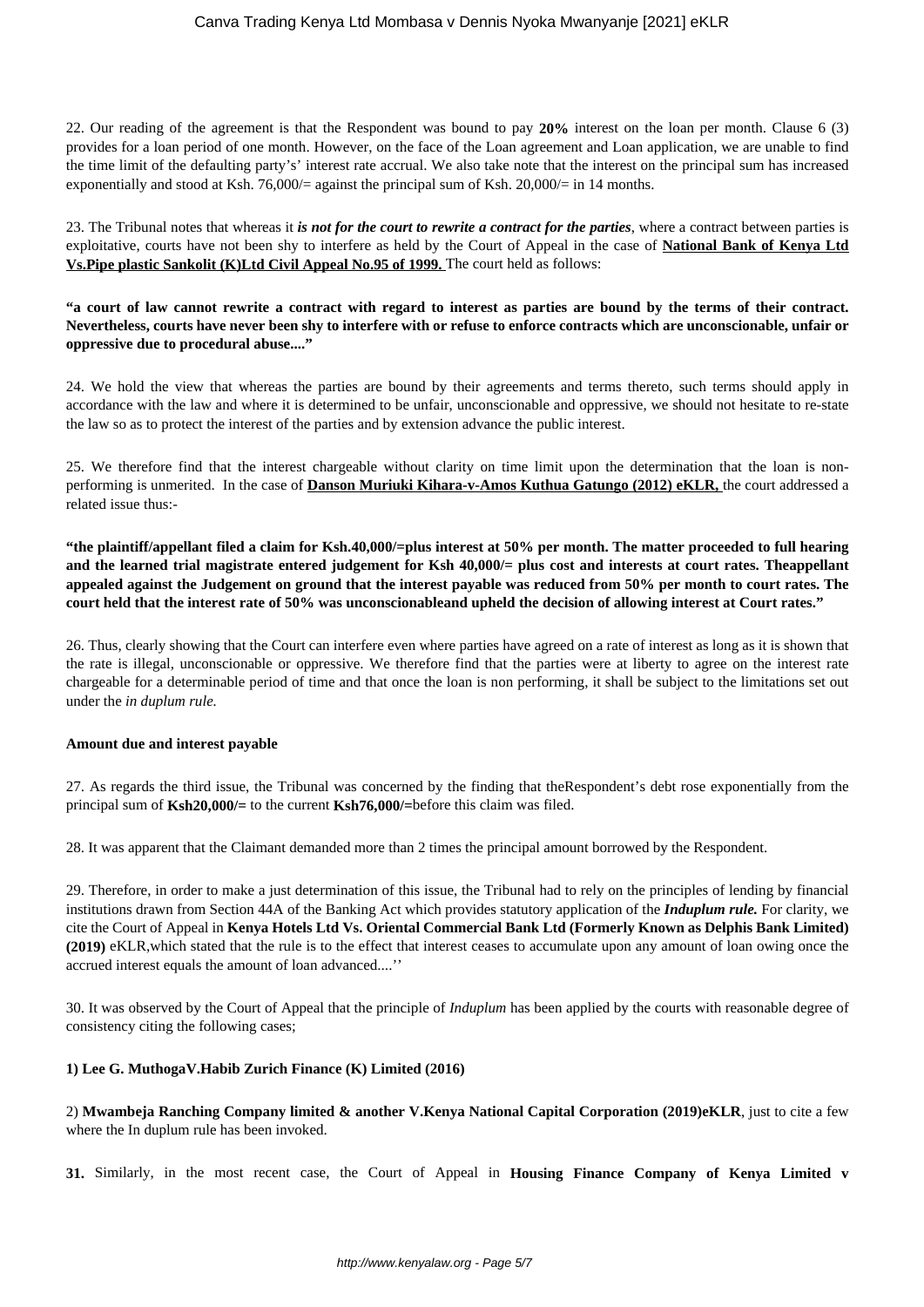**ScholarsticaNyaguthii Muturi & Another [2020] e KLR reiterated the application of the rule thus:** 

**"As we have shown section 44A of the Banking Act came into force on the 1st May, 2007. That provision of law sets up the maximum amount of money a banking institution that grants a loan to a borrower may recover on the original loan. The banking institution is limited in what it may recover from a debtor with respect to a non performing loan and the maximum recoverable amount is defined as follows in section 44A(2):***"***The maximum amount referred in subsection (1) is the sum of the following –**

a) **The principal owing when the loan becomes non -performing;**

b) **Interest, in accordance with the contract between the debtor and the institution, not exceeding the principal owing when the loan becomes non- performing; and**

**c) Expenses incurred in the recovery of any amounts owed by the debtor.**

**By that provision if a loan becomes non -performing and the debtor resumes payment on the loan and then the loan becomes non performing again the limitation under the said paragraphs shall be determined with respect to the time the loan last became non performing."**

32. The rationale for this rule is therefore to safeguard the interests of the parties against any form of injustice, oppression or exploitation as they perform their contractual obligations. Despite their right to freely contract, they must at all material times put themselves into an inquiry on the existence and the potential application of the rule.

33. An analysis of the foregoing rule and its safeguards, leads the Tribunal to make a determination of this claim guided by the provisions of S.44A of the Banking Act which sets the maximum amount of money a banking institution that grants a loan to the borrower. The Claimants by their own description consider themselves small and micro finance institution, we are of the considered view that the Claimant herein should also abide by the *Induplum* rule as required of any financial institution.

34. This Tribunal is therefore persuaded that the Claimant is not entitled to the ksh.76,000/= since this amount is more than double the principal amount it disbursed to the Respondent. The Tribunal is equally persuaded that the 20% interest rate chargeable is only applicable for a determinable period subject to the *in duplum* rule set out above.

# **Costs**

35. On the issue of costs, the Tribunal notes that the Claimant has encountered considerable cost in sustaining this claim. We find that it is fair and just to award costs to the Claimant.

# **Orders**

36. Flowing from the findings, we find that in the interest of justice, the Respondent should pay the Claimant:-

a) Principal sum of Ksh. 20,000/=

b) Interest on (a) above of Ksh.  $20,000/$ =

c) Costs of the suit of Ksh 10,000/=

It is so ordered.

# **Dated delivered and signed on this 6th October 2021**

**Dr J. BETT ……............................................................ [CHAIRMAN]**